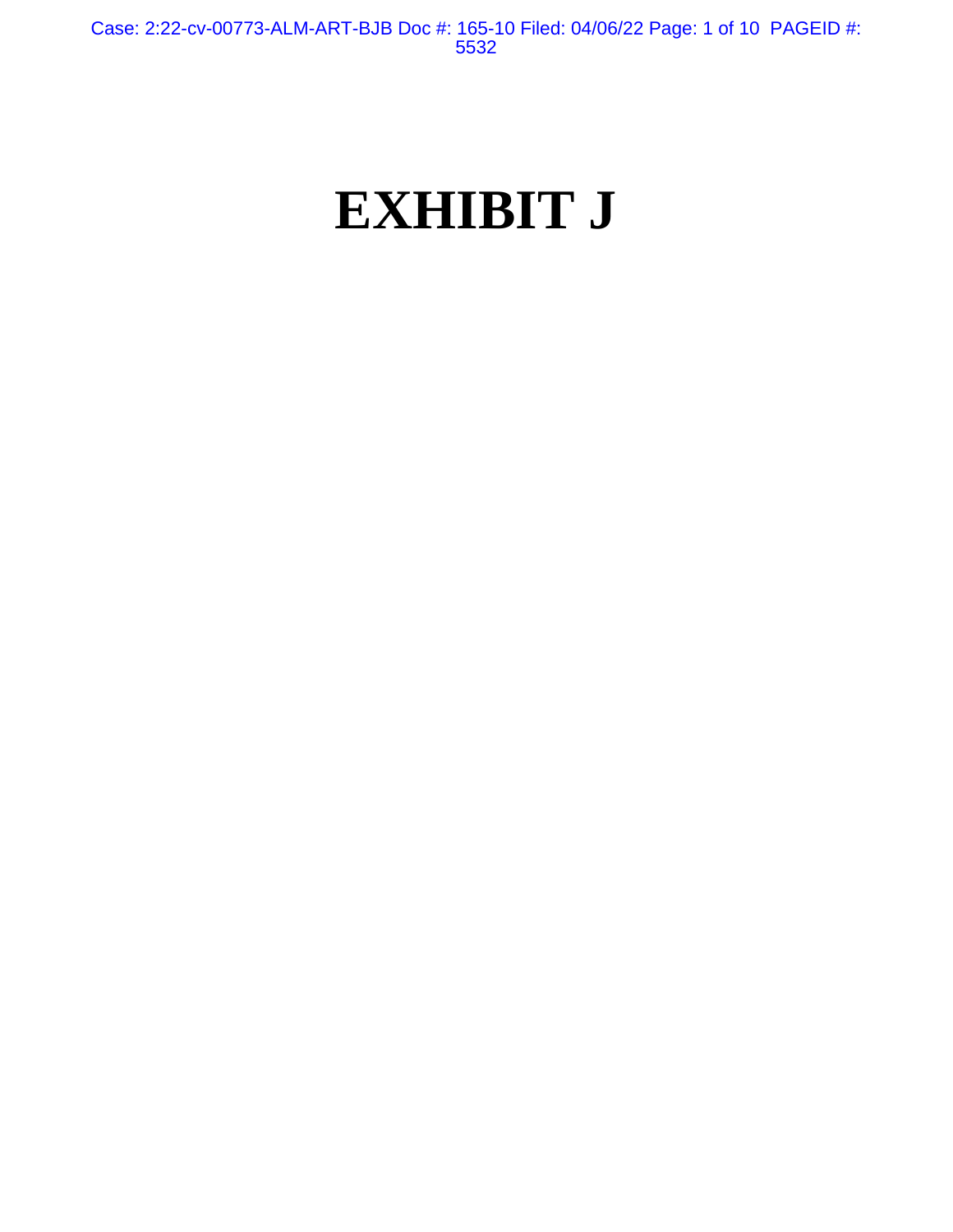## **Ohio Redistricting Commission - 3-28-2022 part 4**

**Co-chair Senator Vernon Sykes** [00:00:02] Call the commission, the Ohio Redistricting Commission meeting to order. First Order of business is an update from our independent map drawer.

**Dr. Doug Johnson** [00:00:19] Are we ready?

**Co-chair Senator Vernon Sykes** [00:00:20] Yes.

**Dr. Doug Johnson** [00:00:22] So co-chairs members of the commission, as you've hopefully seen throughout an hour. I guess about two hours ago now we did finish a full house map and distributed that and have moved on to the Senate map. As you know, the Senate rules are extremely complex, so we have taken a first pass kind of hit the expected roadblocks. And just about 20 minutes ago, we hit the expected roadblocks and jump back to the House plan to try to clear those roadblocks so that a Senate map can be drawn that will work. We do not yet have a Senate map, put together a full Senate map to show you. But we are making progress as fast as humanly possible and effort to get this done this evening. But so we do have a house map. It will need some changes, mostly in the northwest. We believe, well, we know there are some changes in the northwest. Dr. McDonald is gone, so I guess I don't have to keep saying we I believe the that's the primary area that needs to be redrawn on the house side. But but I haven't finished the map, so I can never say for sure. And just an update. I have been talking to Dr. McDonald on the phone twice already, actually, and in about an hour and a half, you'll land and so I can check in with him again. So he's still staying in touch. But but we're making progress, unfortunately, do not have a map, a Senate map to show you at this time.

**Co-chair Senator Vernon Sykes** [00:02:03] What is your estimated time for the Senate map?

**Dr. Doug Johnson** [00:02:09] You know, if we can make these House changes and then make and then the Senate map proceeds as we think it will where we don't run into any more roadblocks. I would say forty five minutes or so optimistically, but it's very hard to predict. The Senate maps can fall into place. The first one, the first one I did seems very long ago now actually fell into place on the first pass, but it can also take two or three passes to get the two maps working together, and they're related. It's just hard to say, but hopefully if things fall into place, it's forty five minutes or an hour.

**Co-chair Senator Vernon Sykes** [00:03:02] Are there any questions? Senator Huffman.

**Senate President Matt Huffman** [00:03:09] Thank you, co-chair Sykes, could you describe the issues in northwest Ohio? We heard that the changes that have to be made. Well before that, this is to the, I guess, the map that was filed at 7:57 p.m. A eight o'clock map. Exactly. Yes. And could you describe the changes in northwest Ohio that need to be made?

**Dr. Doug Johnson** [00:03:33] Sure. The northwest, the state kind of gets divided, I think in the is getting divided by a diagonal line from from Cuyahoga down to Hamilton, you know, Cuyahoga, Franklin, Hamilton. There's a lot of rules in each of those areas that lock in the Senate seats around them. And so the hope is that then when we apply the rules to the northwest and to the southeast, the two will end up linking up properly. But what can happen and what did happen is that the common, the combining of the House seats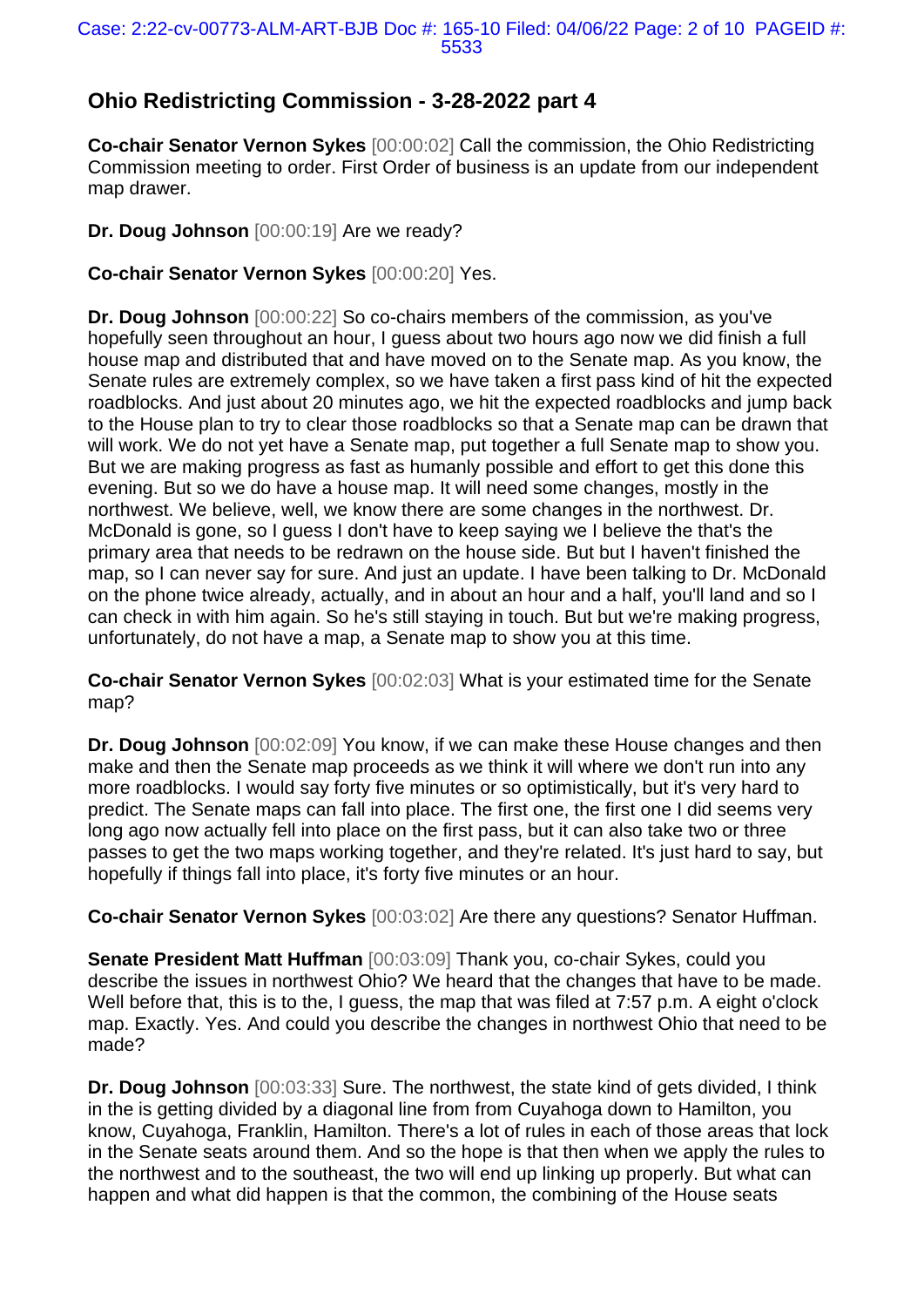together create walls. And if something links Richland to Delaware, you know, if Morrow gets locked in and there's only one path from the northwest to the south, to the southeast, and then when when I guess it was Clark got locked in as he were preparing the House seat under the under their constitutional rules about counties that were one House seat counties or one plus House seats. Eventually, the Northwest got locked into where there were two House seats that were all alone and nothing with nothing to connect to. And so then we have to go back to the house maps and remove those blocks so that they would go back to the Senate maps and get through those two corridors.

**Senate President Matt Huffman** [00:04:58] OK. Our one of our folks reviewed the eight o'clock map and found some other constitutional infirmities included, including the and I could describe him if we need to. But there's there's in this, of course, is the house map. We don't have a Senate map at the moment. The Cleveland Heights in Cleveland are both split in the same house district, and that's significant because we've had this problem before in the last several months doing it, because when you fix that by taking one out, it's going to cause a district to be more than five percent under the population requirement, which. And when you do that, it has rippling effects throughout the rest of that northeast area. And again, there are some others splits. So I guess. Did you not catch that or did not because you only mentioned the northwest?

**Dr. Doug Johnson** [00:06:08] Right, so correct that the reference to Northwest was where the attempt to draw a Senate map from the House maps ran into what we call what I call a brick wall. We can't solve it. You have to go back to the house map to fix it. We have there are reports we can run and the computer too to look for all the city splits and city pairings that we can then go through and just verify and catch things like what you describe and those reports in those reviews take time. And so we've been trying to race through and get a map. That is ready for us to run those reports. If your team have has those lists, we can certainly try to address them or put them in a list that we would address at the end. But yes, that is that is one of the steps. And I'm not to that step yet.

**Senate President Matt Huffman** [00:07:01] So is it fair to say that with the northwest changes to deal with the brick wall that you ran into, and at least with this change, there's there's some other ones which I think probably can be solved. I don't know. We you first have to draw a new house map and then go back to the Senate map so that you can see that you're going to have a House map, I guess. Or at least that's kind of the way that you're approaching this.

**Dr. Doug Johnson** [00:07:31] Well, now we're at the stage of jumping now. I keep saying, we have it now, I'm at the stage of jumping back and forth between the two maps. So when we're not in the process of needing to start back from scratch and build a new Senate map from scratch to address issues like that, almost all those that we run into over the last, I believe it's been almost a week now we can resolve regionally. And so they don't disrupt the whole map, but we never know, of course, until we fix them. But but that, like Cleveland, Cleveland Heights should be able to fix just with some regional intra regional edits that would not impact a Senate map.

**Senate President Matt Huffman** [00:08:14] What if members of the commission have amendments to the House map that you have?

**Dr. Doug Johnson**  $[00:08:22]$  If the, if you have suggestions, I'm sorry if you have amendments that would resolve the issues you found. I 100 percent welcome those and would love love those. I do have some edits that the auditor has asked for that are more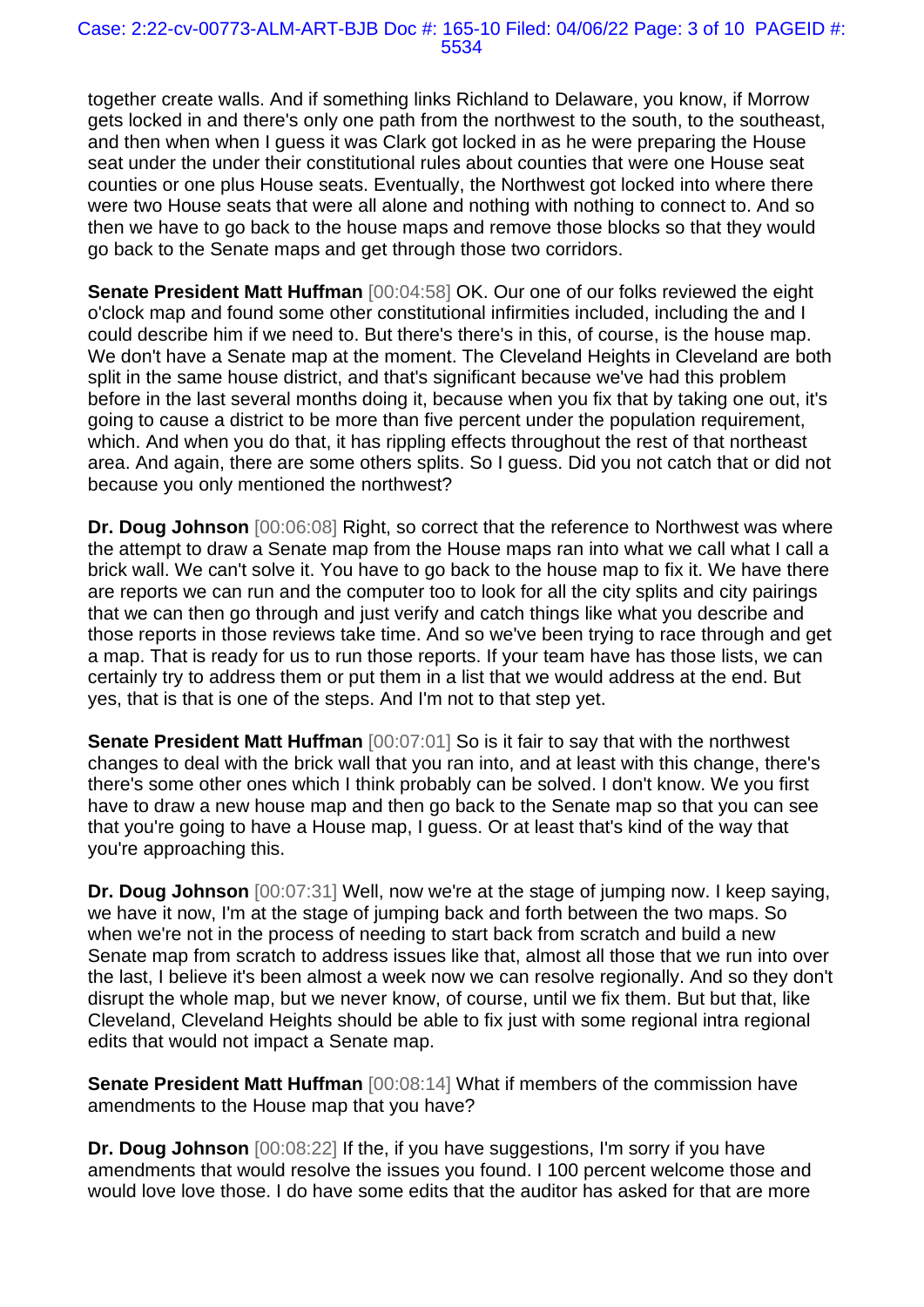fundamental, larger scale changes. And as I told him and make every effort humanly possible to get this map done and then make those edits, I think those maps that don't fit into the map that we have now, for example, that address fairly fundamental concerns that the Auditor is raised with the map. I don't there's no way I'm going to be able to get to those before midnight. OK. But if you but if there are edits that fit into the current kind of map schema, please send those down because if you can fix those edits, I'm happy to make them.

**Senate President Matt Huffman** [00:09:12] Very good. Thank you,.

**House Minority Leader Allison Russo** [00:09:13] Mr. Co-Chair.

**Co-chair Senator Vernon Sykes** [00:09:14] Yes.

**House Minority Leader Allison Russo** [00:09:16] Can I make a suggestion that we dismiss Mr. Johnson, at least from this part of the hearing tonight since he's given us an update so that he can be allowed to continue working and finish this map. It seems like he's indicated a 30 to 45 minutes. I'm sure there are other things this commission will talk about. Presumably, the Republicans now have a map as well that they would like to explain, but I'd like Mr. Johnson to have the opportunity to finish his work.

**Co-chair Senator Vernon Sykes** [00:09:51] No objections. Dr. Johnson, would you please continue?

**Dr. Doug Johnson** [00:09:58] Will do thank you very much.

**Co-chair Senator Vernon Sykes** [00:10:05] My suggestion that we recess for one hour. Yes.

**Senate President Matt Huffman** [00:10:17] Yeah, I guess, Mr Co-Chair, I know that there is a another working document that Mr Springhetti's been working on in the speaker's been working on. I think that the commission and the commissioners are entitled to be able to see maps and amend them. Auditor Faber has some amendments and apparently those aren't going to be available or aren't aren't going to be able to be incorporated, at least tonight, as Mr Johnson has indicated. So I don't, you know, I, as I've said, a lot of folks have done tremendous work over the last five days, but this is not a five day job, so I think we should move on with our parachute.

**House Minority Leader Allison Russo** [00:11:04] Mr Co-Chair, may I ask with this map that is being passed out that I'm just now seeing for the first time, are we going to be provided the opportunity to make amendments and suggested amendments as well?

**Co-chair Senator Vernon Sykes** [00:11:27] I think that would be the prerogative of the body to do that.

**Co-chair House Speaker Bob Cupp** [00:13:40] Mr. Co-Chair.

**Co-chair Senator Vernon Sykes** [00:13:40] Yes.

**Co-chair Senator Vernon Sykes** [00:13:40] I in spite of all the work that's been done and I know that the consultants came in and they worked extremely hard, I think it is not feasible to expect that we're going to have a complete plan in which we're going to be able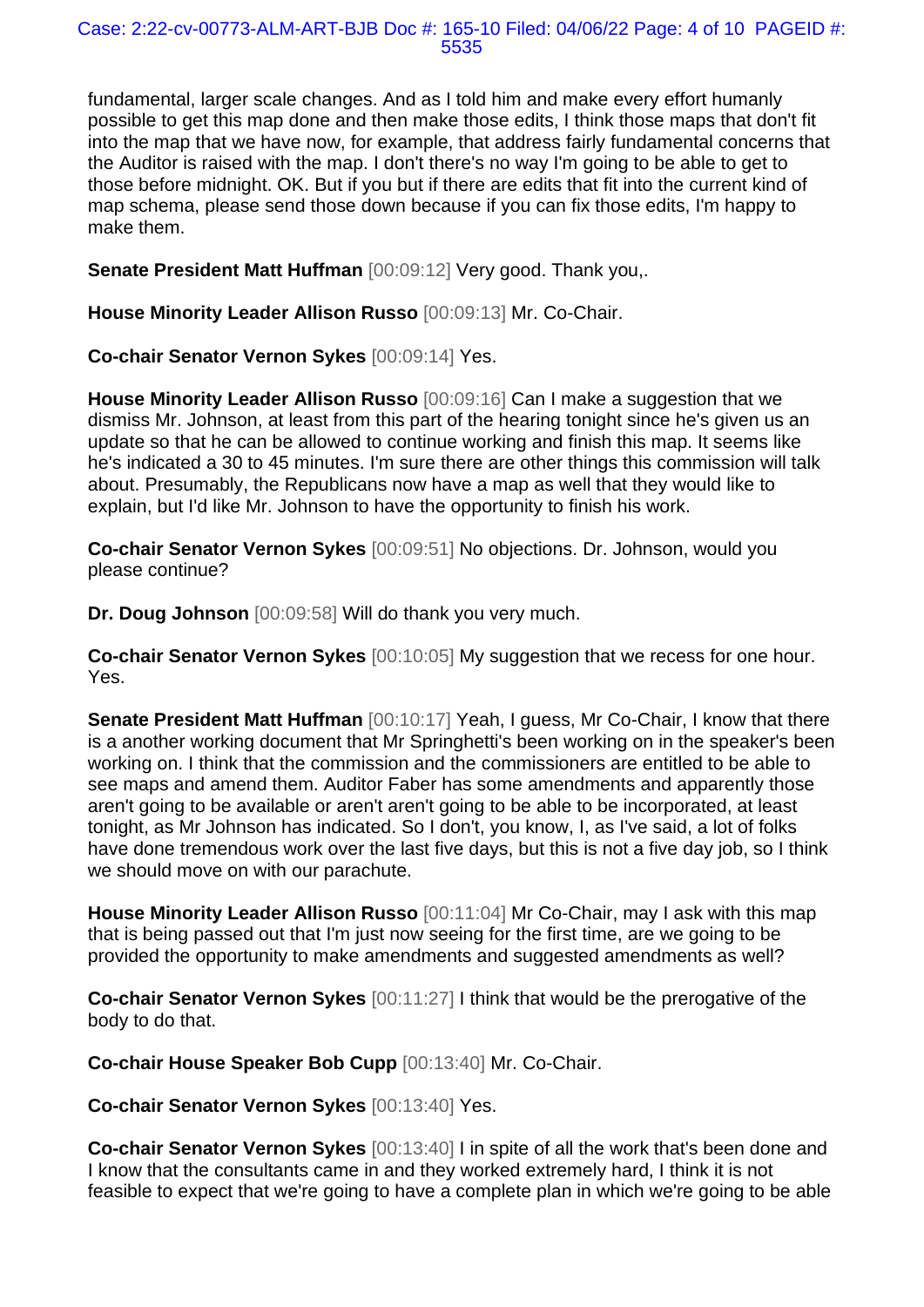to look at all of those items that need to be looked at to ensure that it's a constitutional plan with all of the the the. And I think in particular, the problem now is in the in the Senate area where it has complex rules due in part to the four year terms of the members of the Senate there. We're not going to have that in time to be uploaded to the Secretary of State's Office in compliance with the court's order. So I would just say what I'm going to do is to move, I guess, what has been referred to by the upload as a 3-28 Cupp plan and move that the commission adopt that plan.

## **House Minority Leader Allison Russo** [00:14:51] Objection.

**Senate President Matt Huffman** [00:14:52] Second motion.

**Co-chair House Speaker Bob Cupp** [00:14:56] And if I might, I will explain what's what's in the plan, at least briefly. The before I do that, I wanted to say that this commission moved fairly quickly to comply with the latest decision of the sharply divided Supreme Court. We started meetings, started meetings within a very short time period after the decision of the court, to which came down two hours to midnight on Wednesday, March the 16th of 2022 to the commission moved to adopt a schedule of meetings through the period of days allotted by the court. The commission heeded the call of the Supreme Court to hire independent map, drawing experts as quickly as possible, given given the circumstances as you recall. We were reading on Saturday evening trying to figure out who the experts could be and come on such very short order. But I believe by by late Sunday or Monday, we had to accomplish that purpose. We actually hired two persons with expertize in redistricting, which is a change from prior efforts when the maps were drawn by House staff and a consultant hired by the Democrat members. In contrast to what had occurred before and again in compliance with the strong suggestion or referred to as a requirement or suggestion of the court that the map drawing was done in public, it was conducted in full public view both visual and audio on a live stream from....from the drawing room and broadcast by Ohio Government Television.

**Co-chair Senator Vernon Sykes** [00:17:05] Order, please, please.

**Co-chair House Speaker Bob Cupp** [00:17:10] So this was the best that could be done at a time that was allotted by the Supreme Court had been more than 10 days. Perhaps some different result would have occurred. We have followed the Supreme Court's process directions that time requirements, and they have led us to to this this moment. So at this late hour, we have to comply, I think is best that we can. The plan that that I have moved had been seconded improves the symmetry measures in both the House and the Senate plan by shifting to House districts from asymmetrical to Democrat leaning and one Senate district from asymmetrical to Democrat leaning. Modifications were made in six House districts within three counties. Franklin, Clark, Stark and Columbiana and two Senate districts in Franklin County. The plan splits less communities than the independent map that we've seen so far and is comprised of more compact districts. The plan moves us closer to comporting with the court's order, and given the timeline, I recommend that we adopt the plan.

**House Minority Leader Allison Russo** [00:18:34] Mr. Co-Chair

**Co-chair Senator Vernon Sykes** [00:18:37] Leader Russo,

**House Minority Leader Allison Russo** [00:18:39] Thank you, Mr. Co-Chair. I would just like to say that this process is and this motion in this map has been put before us as a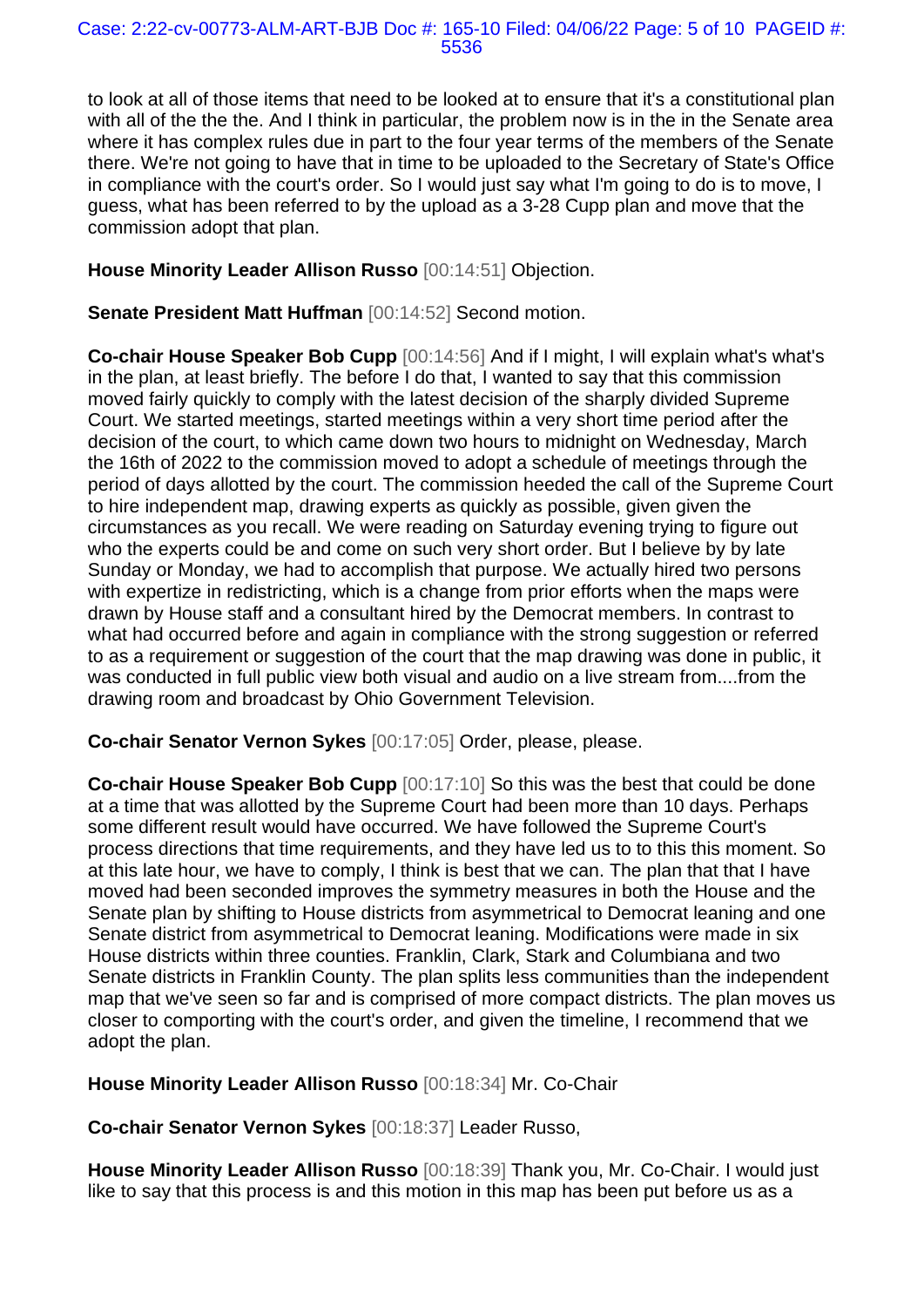#### Case: 2:22-cv-00773-ALM-ART-BJB Doc #: 165-10 Filed: 04/06/22 Page: 6 of 10 PAGEID #: 5537

complete farce. I literally have been handed spreadsheets that have population deviations on them. Nothing about partisan lean, nothing about symmetry. And this is useless information. It gives me population and deviations and a PDF that you can't see the the districts or the details of the districts. I'm going to read from the court's opinion, the last court opinion, just to point out how, just how far off this process is now that these maps have been introduced and given to us at the last minute, and make no mistake about it, they've been entirely drawn by one party. Just as this from paragraph 30 just as in League One and League Two, the one sided process is evidence of an intent to draw a plan that favors the Republican Party at the expense of the Democratic Party. The commission should retain an independent matter who answers to all commission members, not only to the Republican legislative leaders to draft a plan through a transparent process. There's been absolutely nothing transparent about this set of maps in this motion at all. In three of our opinions, in these cases we have identified a flight. This is from paragraph 31. We have identified a flawed process in which the General Assembly District Plan adopted by the commission has been the product of just one political party. In paragraph 32, the evidence shows the map drawing process for all three districting plans. Now, the fourth we have reviewed will be controlled by the Republican Party or has been controlled by the Republican Party. The evidence shows that the individuals who controlled the map drawing process exercised that control with the overriding intent to maintain as much of an advantage as possible for members of their political party. This is exactly repeating what the court has already told us that we should not do. We have an independent map maker. He has asked for some additional time this evening. We should continue to give that to him. To have this commission adopt a map, which, by the way, I'd like to ask some questions of the map drawer. Mr. Springhetti, if he is available or any of the commissioners about this map because we've been given no information about it, the process has not been shared with the public. Mr. Springhetti sat in the map room for about 45 minutes, clicked his mouse around a few times and called that public and transparency. That's not public and transparency. This map was drawn long before this evening. I guarantee it. So I opposed this. This, again, is an absolute slap in the face of our voters, of our constitution and of the court, and I am just embarrassed that this is what this commission is about to do again for a fourth time.

## **Co-chair Senator Vernon Sykes** [00:22:16] Order, please.

**Co-chair House Speaker Bob Cupp** [00:22:23] Well, Mr. Co-chair, let me just say, in terms of the assertion that this plan was drafted a long time ago, that is not accurate, Mr. Springhetti went to the map room. He took the map that that was before this commission multiple weeks ago and made adjustments to it to comply to get closer to the court's requirement as best they could. And he did that live in the map room this afternoon.

**Co-chair Senator Vernon Sykes** [00:23:05] It is, you know, really important when we set the ground rules that the staffs, when we put a lot of emphasis on our staffs, the four map drawers that we have on staff and the other staffs to guide and help and provide resources to the independent map drawers. And it was and we have not received much input from the from the majority staff to help put this together. In fact, in this last day, they have not been really present to assist and help in this process. And so instead of of passing or adopting a motion to turn their attention away from the independent map drawers and trying to assist and make sure that we comply with all of the requirements of the Constitution, you know, they withdraw the the majority has just hijacked this whole process and withdrawn from helping us to get across the finish line. And what we have noticed all along in this whole process is not that we don't have the ability to produce these maps. Again here in just a few hours, according to the majority, they produce maps. We just have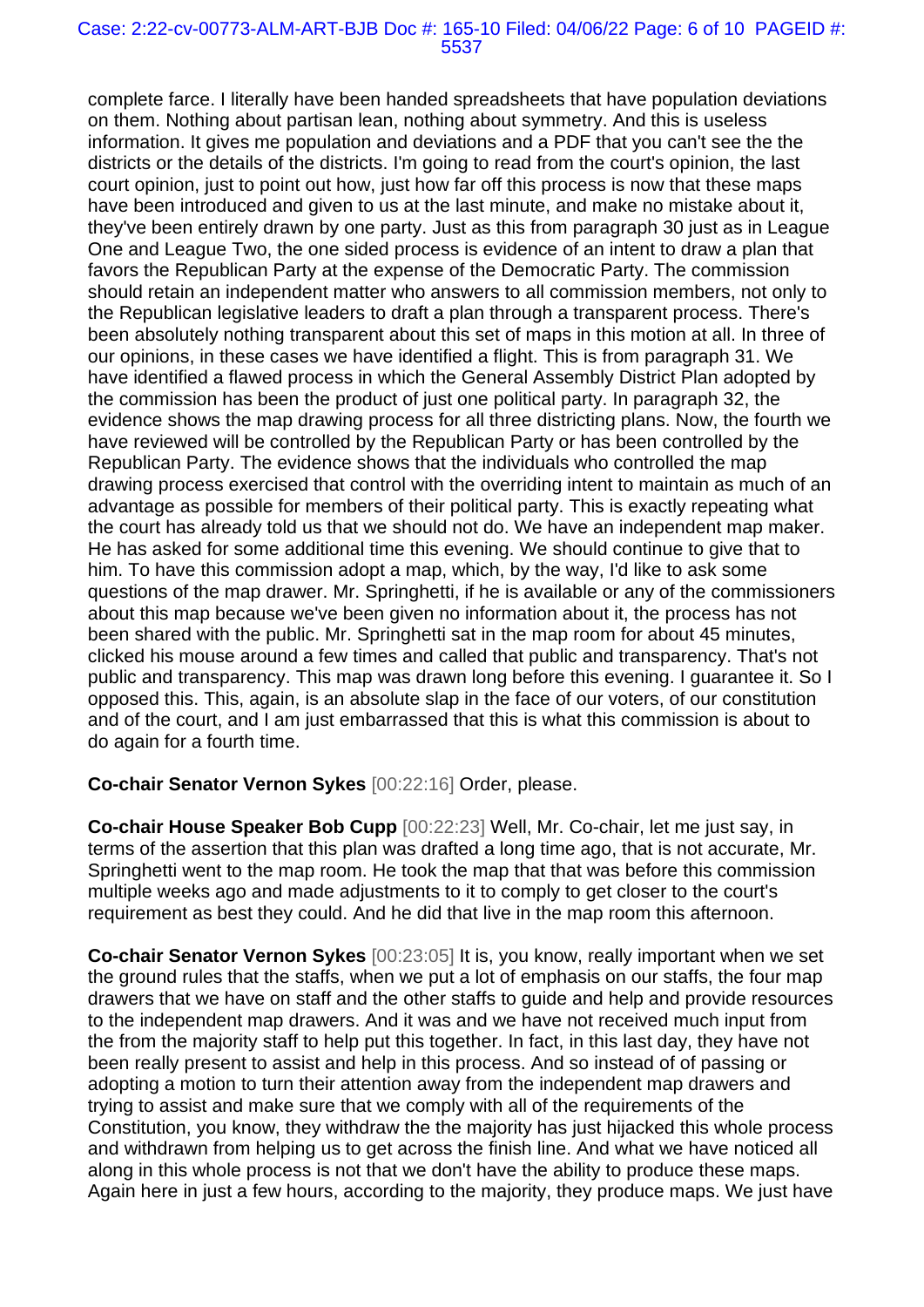#### Case: 2:22-cv-00773-ALM-ART-BJB Doc #: 165-10 Filed: 04/06/22 Page: 7 of 10 PAGEID #: 5538

not had the will to produce constitutional maps that comply with the court order. And I think this is and again, another insult and disappointment to not just the commission and the court, but to the people of Ohio.

**Co-chair Senator Vernon Sykes** [00:25:11] Mr Co-chair? Yeah, I guess I'm going to point out, I guess what I think might be some spaces in your your rendition of what, what has happened. So when I spoke to the map makers and for whatever reason, I think it's kind of found maps are drawn typically in Ohio, the House House goes first and then they try to figure out the Senate map and that that's just must be the way map makers want to do that. But I spent some time yesterday with the map makers explaining the Section five rules and how those are applied. In fact, one of the map makers said, Well, when I asked them why, why haven't they? Why hasn't the Senate map have numbers on it? And they said, Well, we're just going to let the computer do that later. And I explained to them the problem with doing that. And that's the problem. I think that these map makers are have run up and that Mr. Johnson is talking about right now. So we have been trying to explain this. The the fundamental problem here is simply the combinations of this extraordinary political geography over almost 3000, more than 3000 political jurisdictions in Ohio. Like, I think it's something like five or six times as many as the state of New York, which is a bigger population, states. We've got that. We also have the most complex redistricting rules, and these gentlemen had five days to do it. It's just going to be very difficult to do that. So. And there were some issues, I think that could have been resolved early on like this issue regarding incumbents, which I raised Saturday and we chose not to deal with that night and and decided to do it on Sunday. And I know we had initial problems with with picking mapmakers. The attorney general suggested two gentlemen who had worked well together in Virginia. On Saturday, nine days ago, Leader Russo objected because one of them had been involved in this litigation in a minor way before and on Sunday. I know that you and Leader Russo had a telephone interview with those folks, as did Speaker Cupp and I. And you wanted to hire them. But then by Monday, you chose not to. So there's been a lot of backing and forthing in a lot of decision making by all of us. And the reason is we had, you know, essentially 12 days to hire experts, get them in and for them to understand the rules, to work with the staff and all of that. And you know, to the to the suggestion that that the Republican staff hasn't been engaged, you know, Mr. DeRossi was in his office last night with a bloody nose and not really able to stand up on his own, and I told him to go home for the night. And he's he's not on site because he's sick and I don't want him to be around other people. But having said all of that, I think there's a lot of folks who put in extraordinary hours, and this is just a matter of a task being given that couldn't be completed within that time frame.

**House Minority Leader Allison Russo** [00:28:43] Mr. Co-Chair.

**Co-chair Senator Vernon Sykes** [00:28:43] Leader Russo.

**House Minority Leader Allison Russo** [00:28:45] Thank you. I would like to ask, I mean, either Senator Huffman. Speaker Cupp or Mr. Spring Getty, the Republican that draw some questions about the map that has been put before us.

**Co-chair House Speaker Bob Cupp** [00:29:04] Yes.

**House Minority Leader Allison Russo** [00:29:04] Yes. OK, OK. Can I ask a question first? When did the mapmakers, the Republican map makers, start drawing these working on these maps?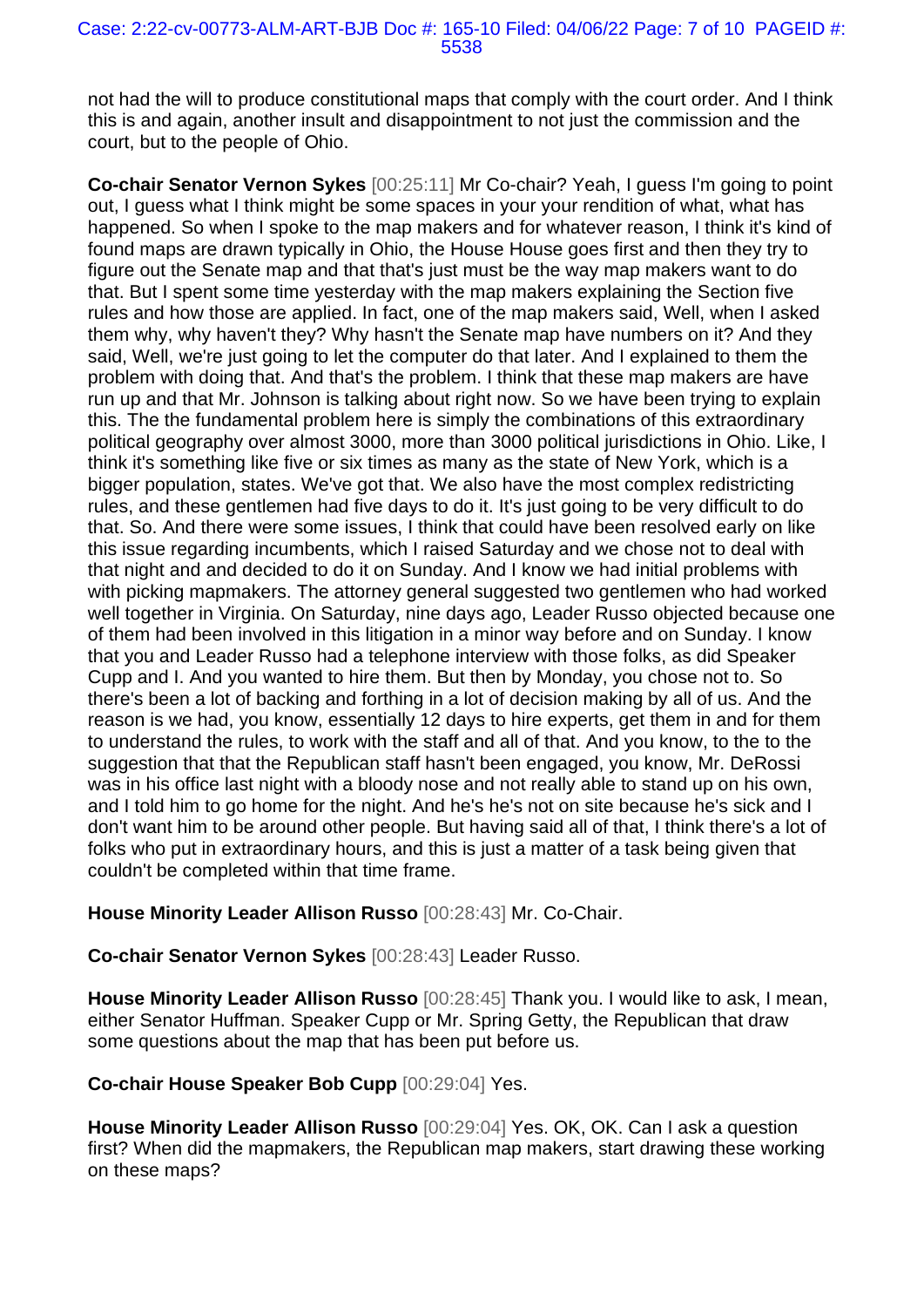**Co-chair House Speaker Bob Cupp** [00:29:23] This afternoon, when he was in the the room 16,

**House Minority Leader Allison Russo** [00:29:29] When was the mapmaker directed to start working on the maps and by whom?/

**Co-chair House Speaker Bob Cupp** [00:29:36] The staff this afternoon when it became obvious, I think earlier in the day that it was going to be extremely unlikely that the independent mapmakers would have a map that could be presented, vetted and debated and adopted before the court's deadline.

**House Minority Leader Allison Russo** [00:29:59] And is my assumption correct that the map did not start from scratch, that it is in fact it started with the unconstitutional map that was thrown out by the courts, the February 24th that was declared unconstitutional and thrown out by the court?

**Co-chair House Speaker Bob Cupp** [00:30:13] in order to have a map in time. You couldn't do it from scratch. That is absolutely correct, as I think we've all seen during the week how much time that takes. And so it was a modification of the map before to move closer as much as possible within the time frame to the the the constitutional requirements and the court's determination.

**House Minority Leader Allison Russo** [00:30:41] Were any of these maps or any earlier versions of these maps shown to any other commissioners before this meeting?

**Co-chair House Speaker Bob Cupp** [00:30:50] That I don't know. I think the answer is no.

**House Minority Leader Allison Russo** [00:30:59] Do you have any information showing the partisan breakdown, competitive districts, compactness, evaluation or any other useful metrics? Because all I've received in this handout is population deviation.

**Co-chair House Speaker Bob Cupp** [00:31:20] Yes, I don't have a list of the partisan change with me and I don't know just it's just different. It's the show. It has 50, 54, 54 Republican leaning districts. Forty five Democrat leaning districts. There are still some asymmetrical districts in the House map, but they are less than was in the map the commission adopted some time ago. There are still, there is one fewer asymmetrical district in the Senate map.

**House Minority Leader Allison Russo** [00:32:14] So there were 19 that were in the last map between 50 and 52 percent in the house maps and zero on the Republican, between 48 and 50 percent. What is that breakdown now?

**Co-chair House Speaker Bob Cupp** [00:32:28] 17 asymmetrical districts in the house map that you say, down from nineteen and seven asymmetrical districts in the Senate map, down from from eight in the prior map.

[00:32:42] And still zero for the Republican. And both of those are still zero from 48 to 50 to zero seats. Republicans say it's between 40 and 50 percent.

**Co-chair House Speaker Bob Cupp** [00:32:55] Yes, that's correct.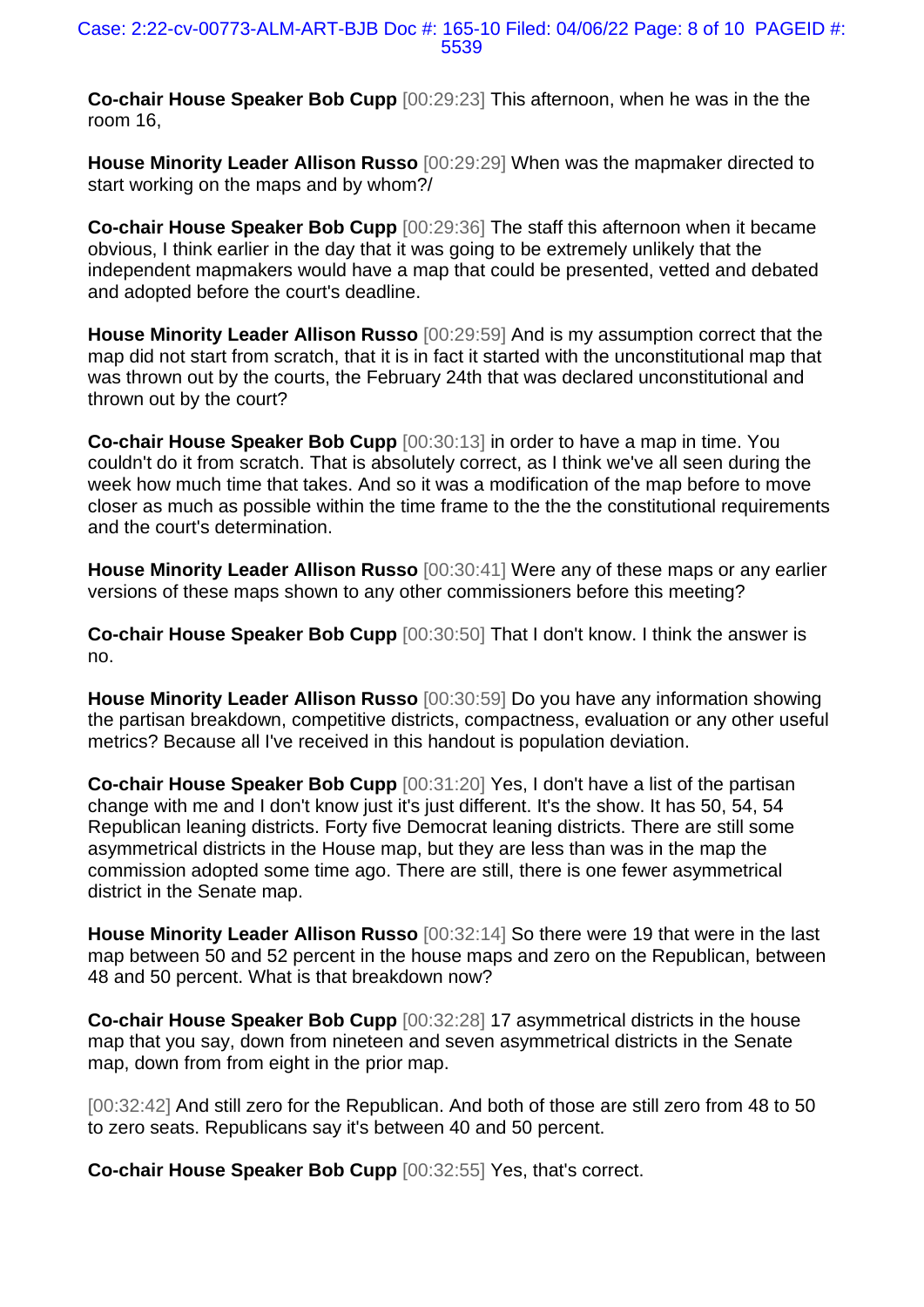**Co-chair Senator Vernon Sykes** [00:53:02] A continuation or to restart?

**Co-chair Senator Vernon Sykes** [00:53:04] Restart.

**House Minority Leader Allison Russo** [00:53:04] Mr Co-Chair.

**Co-chair Senator Vernon Sykes** [00:53:05] Yes.

**House Minority Leader Allison Russo** [00:53:06] Can I please request a recess even if it's not a formal motion? I am requesting a recess of 30 minutes so that commission members have an opportunity to review the information about the maps that we are now being asked to vote on.

**Co-chair Senator Vernon Sykes** [00:53:23] Mr Co-chair, I object. In order to comply with the court's timeline. We need to pass this map. It needs to go to the, you know, we need to prepare all the documents that have to go to the secretary of State, as we explained earlier today.

**House Minority Leader Allison Russo** [00:53:39] Mr Co-chair, it is 10:17. And I believe the cut off point that you gave earlier, Senator, President Huffman was 10:30. I'm sure we can spare an additional 15 minutes.

**Senate President Matt Huffman** [00:53:52] There are other items, too, that we have to do, including the 8C2 statement. I don't know if there be a discussion or argument about that.

**Co-chair Senator Vernon Sykes** [00:54:03] Will staff call the roll

**Staff** [00:54:06] co-chair speaker Cupp.

**Co-chair House Speaker Bob Cupp** [00:54:08] Yes.

**Staff** [00:54:09] Co-Chair Senator Sykes.

**Co-chair Senator Vernon Sykes** [00:54:10] No.

**Staff** [00:54:11] Governor DeWine.

**Governor Mike DeWine** [00:54:14] Yes.

**Staff** [00:54:14] Auditor Faber.

**Audior of State Keith Faber** [00:54:14] No.

**Staff** [00:54:14] President Huffman.

**Senate President Matt Huffman** [00:54:18] Yes.

**Staff** [00:54:18] Secretary LaRose.

**Secretary of State Frank LaRose** [00:54:20] Yes.